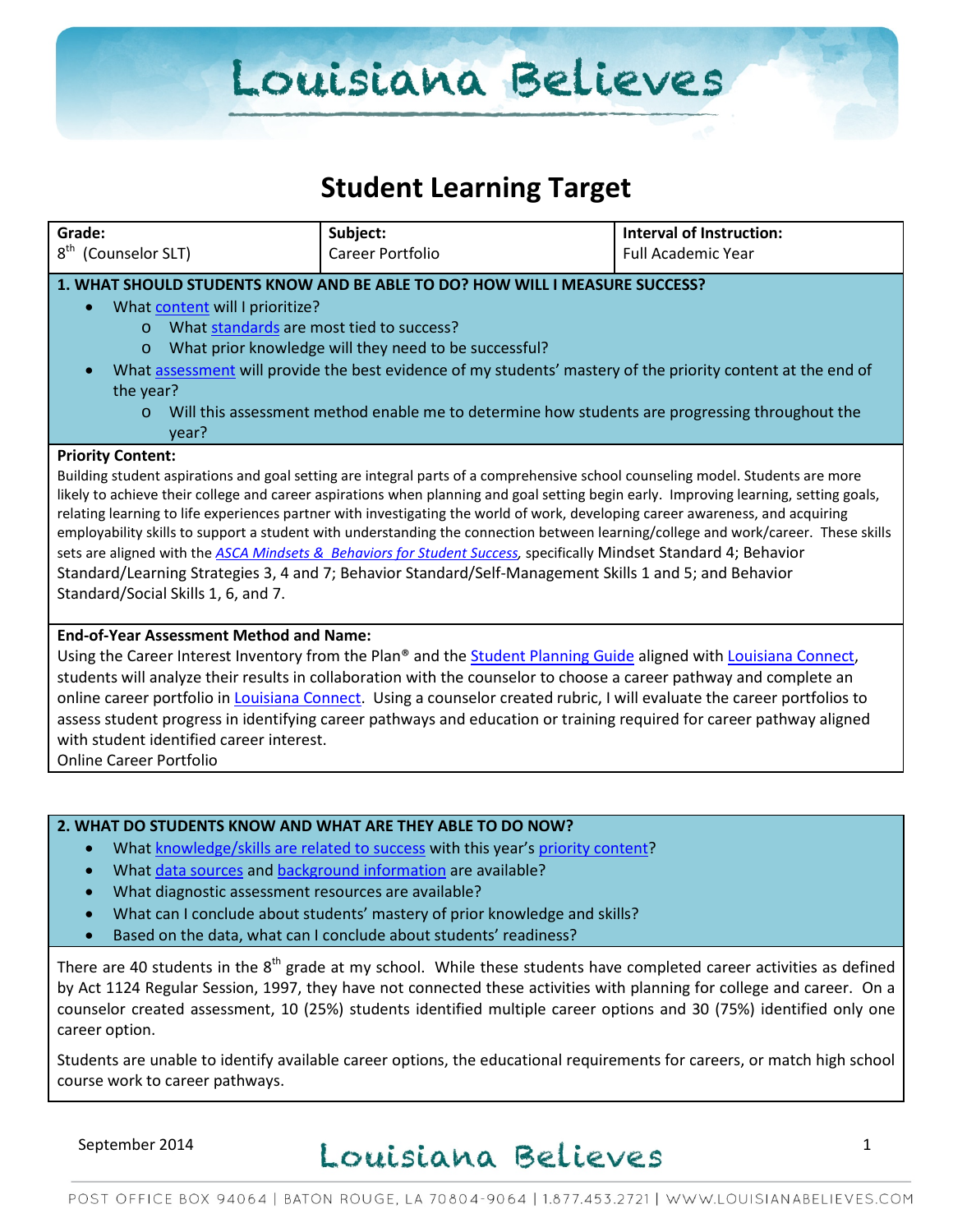## Louisiana Believes

#### **3. IS THERE A GROUP OF STUDENTS ON WHICH I SHOULD FOCUS THIS LEARNING TARGET?**

- Have I set learning targets for all of my students?
- Which subgroups in my school population need additional support to achieve success?
- Which students will need additional support to achieve success?

There are 256 students enrolled in grades 6 - 12 at my school, but my focus is the 40 students in the  $8^{th}$  grade who will be initiating a[n individual graduation plan](http://www.louisianabelieves.com/docs/default-source/counselor-toolbox-resources/individual-graduation-plan-(blank).pdf?sfvrsn=6) this year. These students will need support to connect interests with career pathways, thereby maximizing college and career options and ultimately broadening college access.

During the career awareness/readiness class students will use the [Student Planning Guide](http://www.louisianabelieves.com/docs/counselor-toolbox-resources/la-connect-student-guide.pdf?sfvrsn=0) as guide to build student profile and career portfolio in [Louisiana Connect.](https://www.louisianaconnect.org/Ext/Louisiana/Home/index.html) I will collaborate with the career awareness/readiness teacher to deliver lessons in a whole group setting and will consult with small groups and individual students to assist them with incorporating results with career and interest inventories into career pathway choices. At least 80% of the students will achieve a 3 or better on their Career Portfolio. Those students earning a 4 will receive a certificate in the Academic Assembly.

#### **STUDENT LEARNING TARGET:**

What level of performance on the end-of-year assessment from Step 1 do I expect the identified student population to achieve?

80% of 8<sup>th</sup> grade students will earn at least a 3 on the Career Portfolio.

#### **SCORING PLAN:**

- How will you measure your students' success?
- Based on students' baseline data, what is the minimum level of performance I expect from the identified students?
- Based on students' baseline data, how many students can reasonably be expected to meet or exceed the expected level of performance?

| <b>Insufficient Attainment of Target</b><br>(1 point):<br>The teacher has demonstrated an<br>insufficient impact on student<br>learning by falling far short of the<br>target. | <b>Partial Attainment of Target</b><br>(2 points):<br>The teacher has demonstrated<br>some impact on student learning,<br>but did not meet the target. | <b>Full Attainment of Target</b><br>$(3$ points):<br>The teacher has demonstrated a<br>considerable impact on student<br>learning by meeting the target. | <b>Exceptional Attainment of Target</b><br>$(4$ points):<br>The teacher has demonstrated an<br>outstanding impact on student<br>learning by surpassing the target<br>by a meaningful margin. |
|--------------------------------------------------------------------------------------------------------------------------------------------------------------------------------|--------------------------------------------------------------------------------------------------------------------------------------------------------|----------------------------------------------------------------------------------------------------------------------------------------------------------|----------------------------------------------------------------------------------------------------------------------------------------------------------------------------------------------|
| <b>Achievement range:</b><br><70% of identified students<br>meet their career goal.                                                                                            | <b>Achievement range:</b><br>70-79% of identified students<br>meet their career goal.                                                                  | <b>Achievement range:</b><br>32-34 of identified students<br>meet their career goal.                                                                     | <b>Achievement range:</b><br>>85% of identified students<br>meet their career goal AND<br>earn a 4 on their Career<br>Portfolio.                                                             |

## September 2014 Louisiana Believes<sup>2</sup>